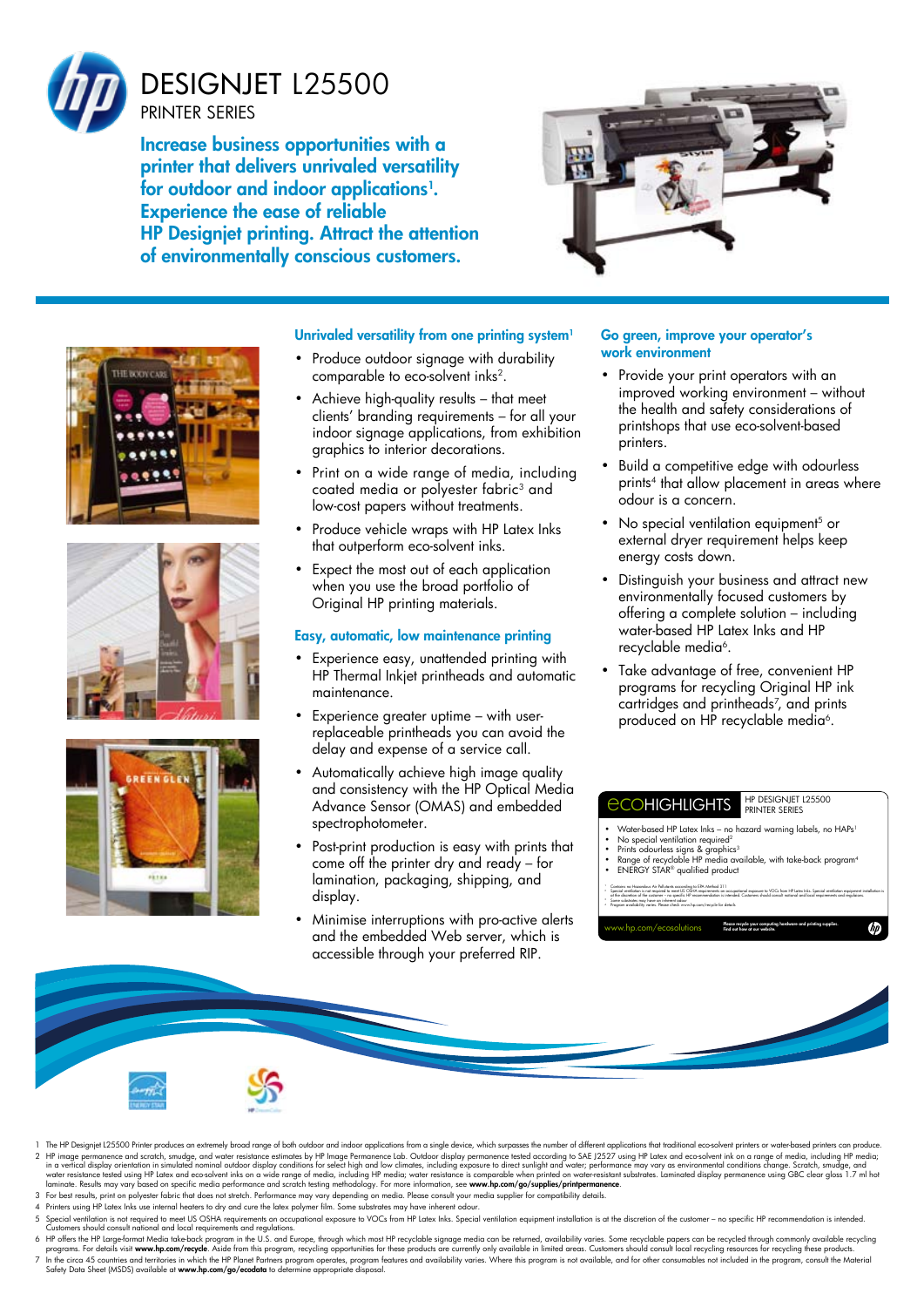# hp Designjet L25500

Printer series





### 1 User-replaceable printheads

Less intervention for changing printheads avoids delays and improves your turnaround time. HP printing systems using Original HP printheads and water-based HP Latex Inks do not require daily manual maintenance of printheads as the printer employs fully-automatic printhead testing and maintenance systems. Individual printheads are user replaceable, eliminating the downtime and expense of a service call. Together, HP printheads and HP Latex Inks enable low-maintenance, productive printing.



#### 2 Included take-up reel

Do you have more to print than you can keep up with? Busy professionals can make the most of their time and improve productivity by printing continuous, unattended runs – even overnight – and on long media rolls with the media take-up reel that comes standard on both 42-inch and 60-inch models of this printer.



#### 3 Completely dry right out of the printer

Improve your turnaround time with prints that are dry and ready immediately. HP Latex Inks are completely dried inside the printer to form a durable film on the print medium. Once they're off the printer, they're ready to laminate, use, finish and prepare for shipping or display.



#### 4 Optical Media Advance Sensor and Optical Drop Detector

Automatically achieve high image quality and consistency with the HP Optical Media Advance Sensor (OMAS) and the Optical Drop Detector (ODD). OMAS controls the media as it advances through the printer, which helps minimise banding at high speeds. The drop ejection performance of every printhead nozzle is periodically and automatically tested with the ODD, providing prints free of defects or errors that can result in ink and media waste.



#### 5 HP Double Swath technology

Pairs of staggered printheads in the carriage double the print swath of the HP Designjet L25500 Printer series resulting in twice the performance of earlier Designjet models. The print swaths overlap each other and the nozzles printing in the same scan line (top and bottom printheads) are used together to eliminate swath-to-swath banding.



#### 6 Embedded Web server

Control print settings and monitor your printer's use of ink and media via the embedded Web server – which is also accessible through your preferred RIP. This information will help you better manage print jobs and prevent unnecessary ink and media waste.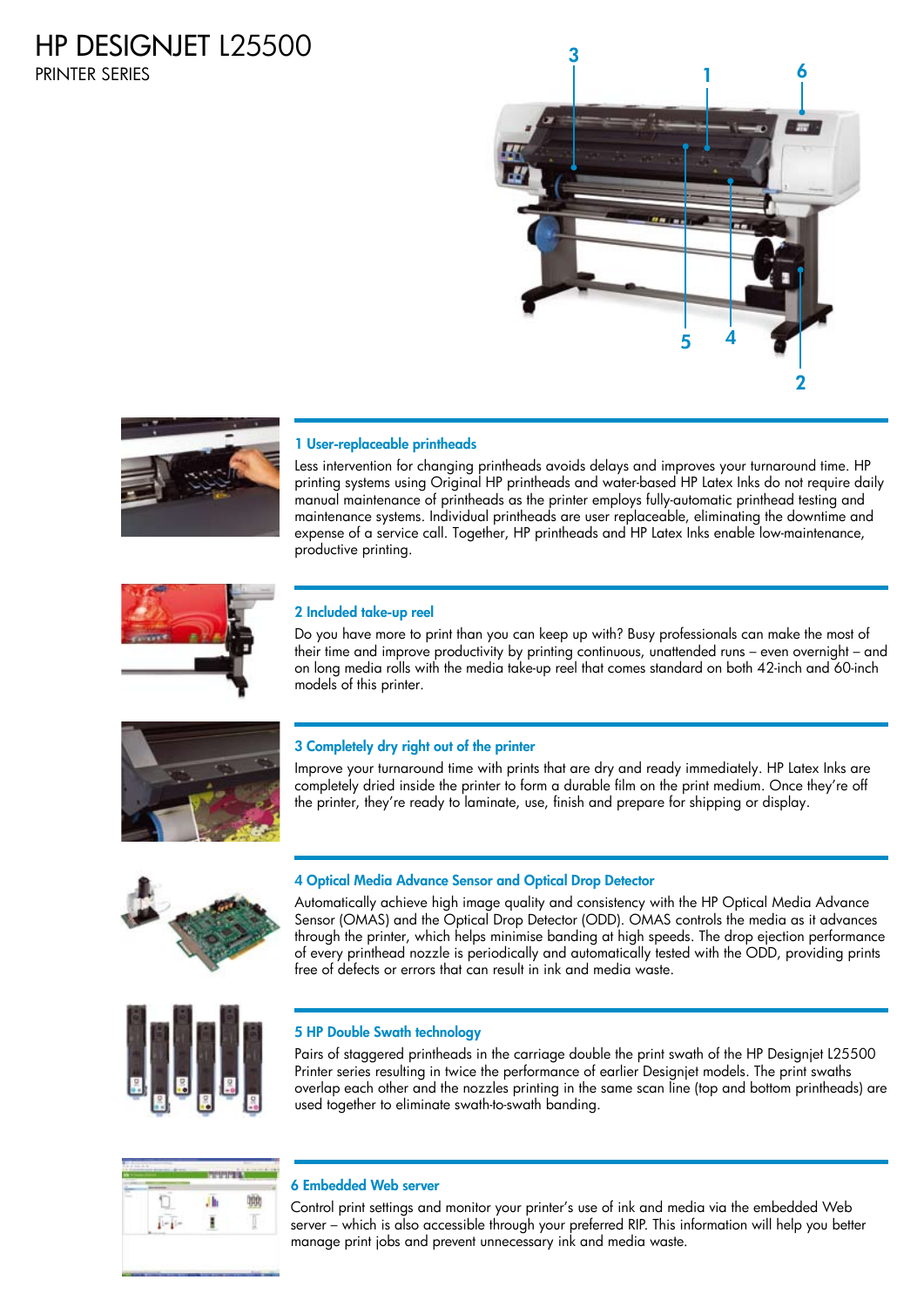## Image Formation Process

Unlike other water-based inks, HP Latex Inks are cured in the printer with heat and forced air. The HP Designjet L25500 Printer includes independent Print Zone and Curing Zone heating systems to cure HP Latex Inks. The temperatures in each zone depend on the print mode and media being used.

Figure 1 shows a schematic drawing (not to scale) of a liquid film of HP Latex Ink in the Print Zone on the surface of non-absorbent media, such as uncoated vinyl.

In Figure  $2$ , radiant heaters and forced air in the Print Zone and Curing Zone evaporate the ink vehicle and cure the latex film.

In Figure  $3$ , a continuous latex film encapsulating the pigments has formed on the vinyl surface as the print leaves the Curing Zone.



The print is completely dry and ready to use, finish, and prepare for shipment. Since curing takes place in the printer, production workflows are improved because no external drying process is required and prints can be laminated immediately.

Using this image formation process, HP Latex Inks produce prints with quality and durability comparable to eco-solvent inks<sup>2</sup> .

To learn more about innovative HP Latex Ink Technologies, see www.hp.com/go/hp\_latex\_printing\_technologies